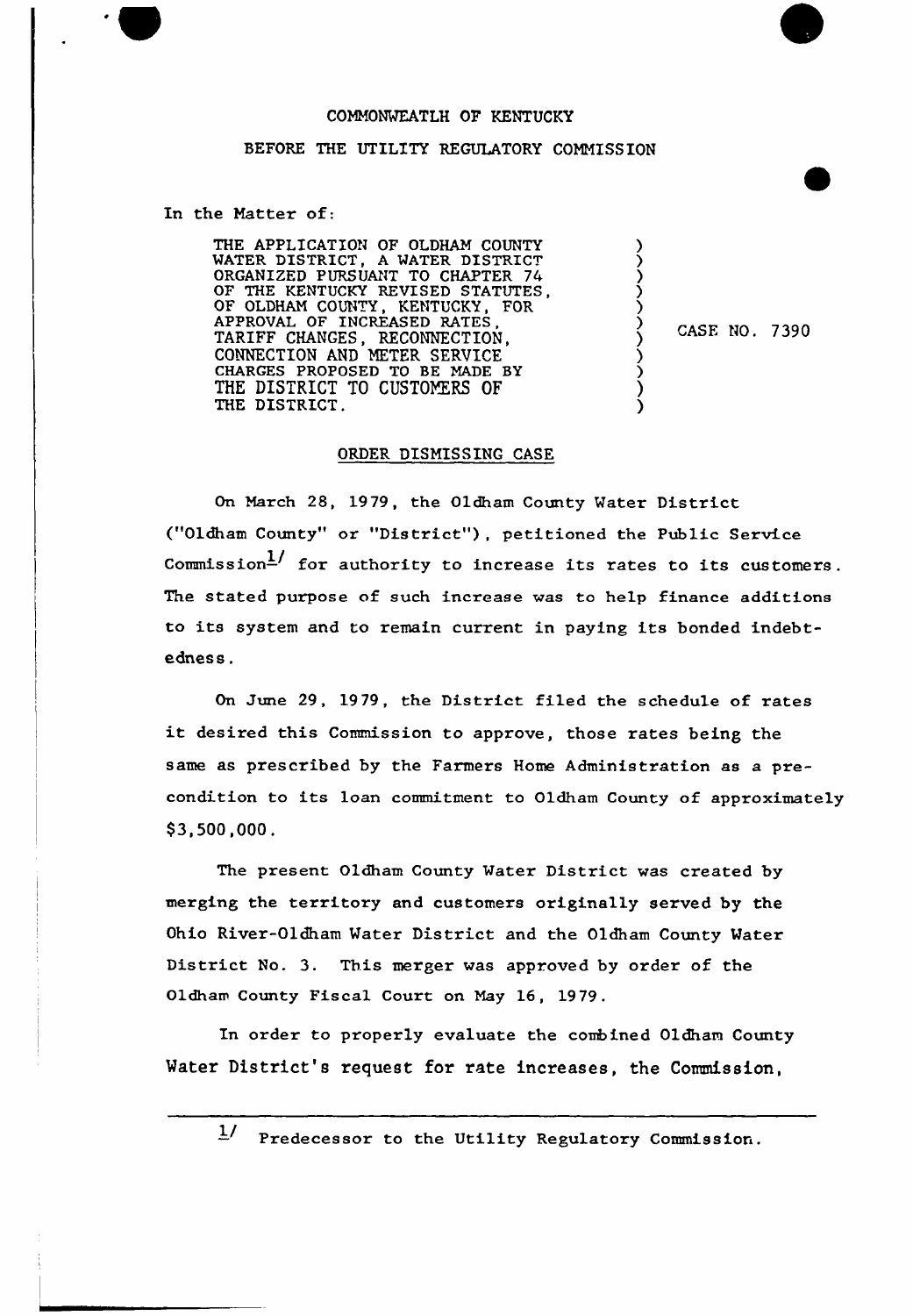by letter dated July 20, 1979, requested that the District furnish the following additional information:

(1) The closing Journal entries of the two districts prior to their merger;

(2) The opening Journal entries for the new Oldham County Water District;

(3) The income statement, balance sheet comparative income statement, and billing analysi of the final six months of operation of the two old districts and from the new district from the old districts and from the new district from the<br>time of its initial operations through the period ending June 30, 1979 .

The Commission requested that this information be supplied to it by August 10, 1979.

On July 27, 1979, an attorney for Oldham County Water District responded that the District was of the "opinion" that its previously-filed accounting data was sufficient for the Commission to rule on its rate request. The Commission considered this response of the District, but nevertheless determined that it must have more current financial data in order to properly evaluate the proposed rates. Accordingly, by letter dated August 8, 19?9, the Commission again informed the District that it would be necessary for it to file <sup>a</sup> combined income statement and balance sheet for the twelve months ending June 30, 1979, before the case could be properly heard.

Having received no response to the second request for this essential information, the Commission again, by letter dated August 30, 1979, requested the information from Oldham County. On September 18, 1979, the District indicated that the financial data was being prepared and would be filed in a matter of weeks. However, the District also notified the Commission that it intended to go ahead and put the rates into effect on October 1, 1979, without any hearing ever having been held.

On September 24, 1979, the Commission wrote to the District advising it that in view of the repeated failure of the District to supply requested information, the Commission would be compelled to dismiss the case without pre]udice if the rates were placed

-2-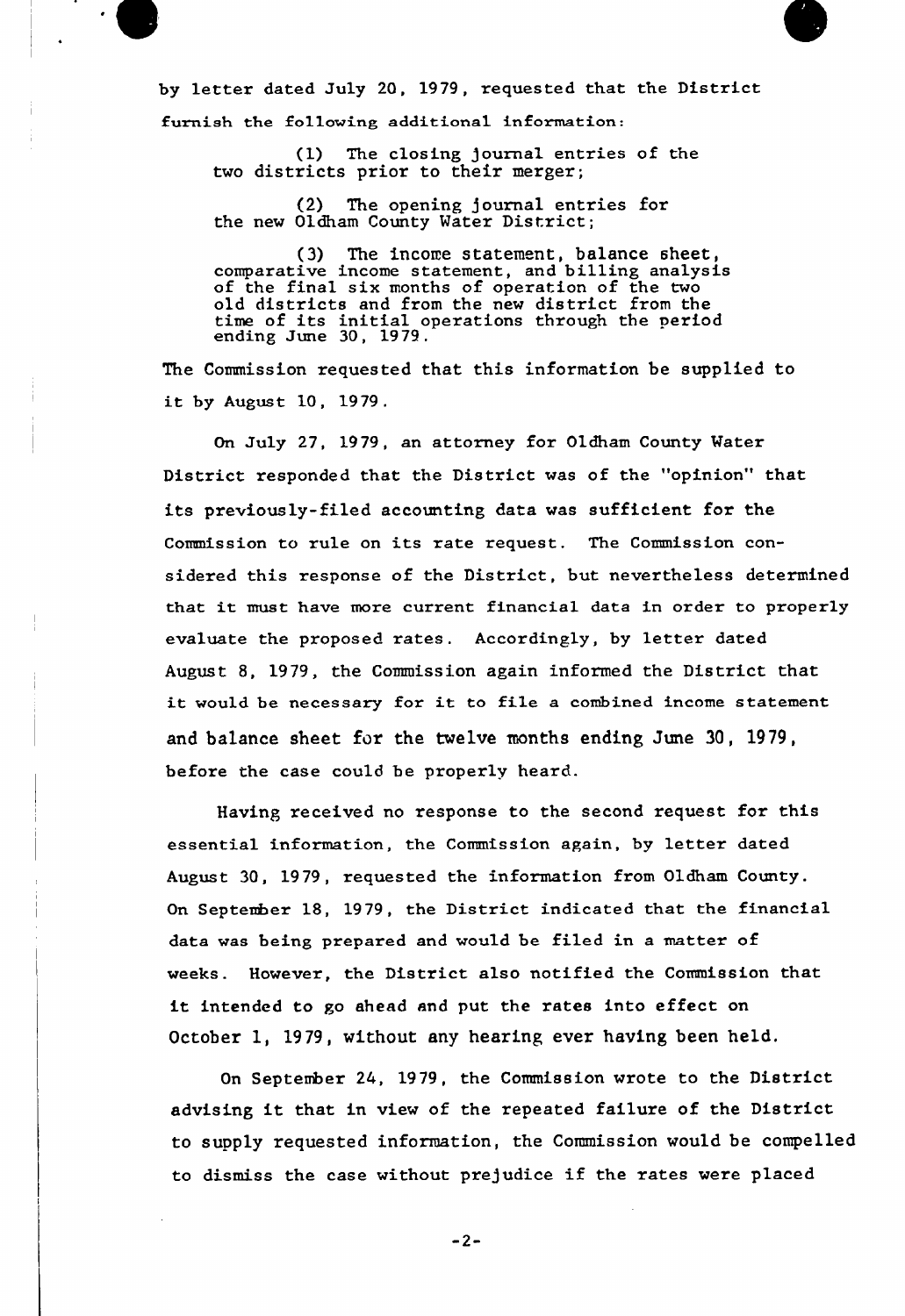

On November 14, 1979, Oldham County filed a "supplement" to its original application requesting additional increases for such items as connection fees and customer deposits.

On December 3, 1979, the Office of the Attorney General, Division of Consumer Protection, an intervenor in this proceeding,  $\frac{2}{s}$ filed a motion to dismiss the entire proceeding on the ground that the required financial information had not been submitted by the applicant, and that the District had never properly notified the Commission of its intention to put the rates into effect pursuant to the terms of KRS 278.180.

On December 6, 1979, the Commission convened a hearing at its offices in Frankfort, Kentucky, for the purpose of hearing oral arguments on the Attorney General's motion to dismiss.

Eased upon the above-recited facts of this proceeding, the Commission hereby makes the following FINDINGS:

l. The Oldham County Water District's original filing with the Commission on March 28, 1979, was an "application" for a rate increase, and not a "notice" that the utility would place the rates into effect on a given date (ordinarily 20 days after the date of filing). This is clear from the caption of the District's original filing, which specifically states that it is an "Application." While the District's application does contain (on page 3) a request for "emergency" rate relief, the Commission must view this as being no more than a plea for expedited treatment of the rate request. In any event, such language in the

 $-3-$ 

The LaGrange Utilities Commission was also an intervenor in this proceeding.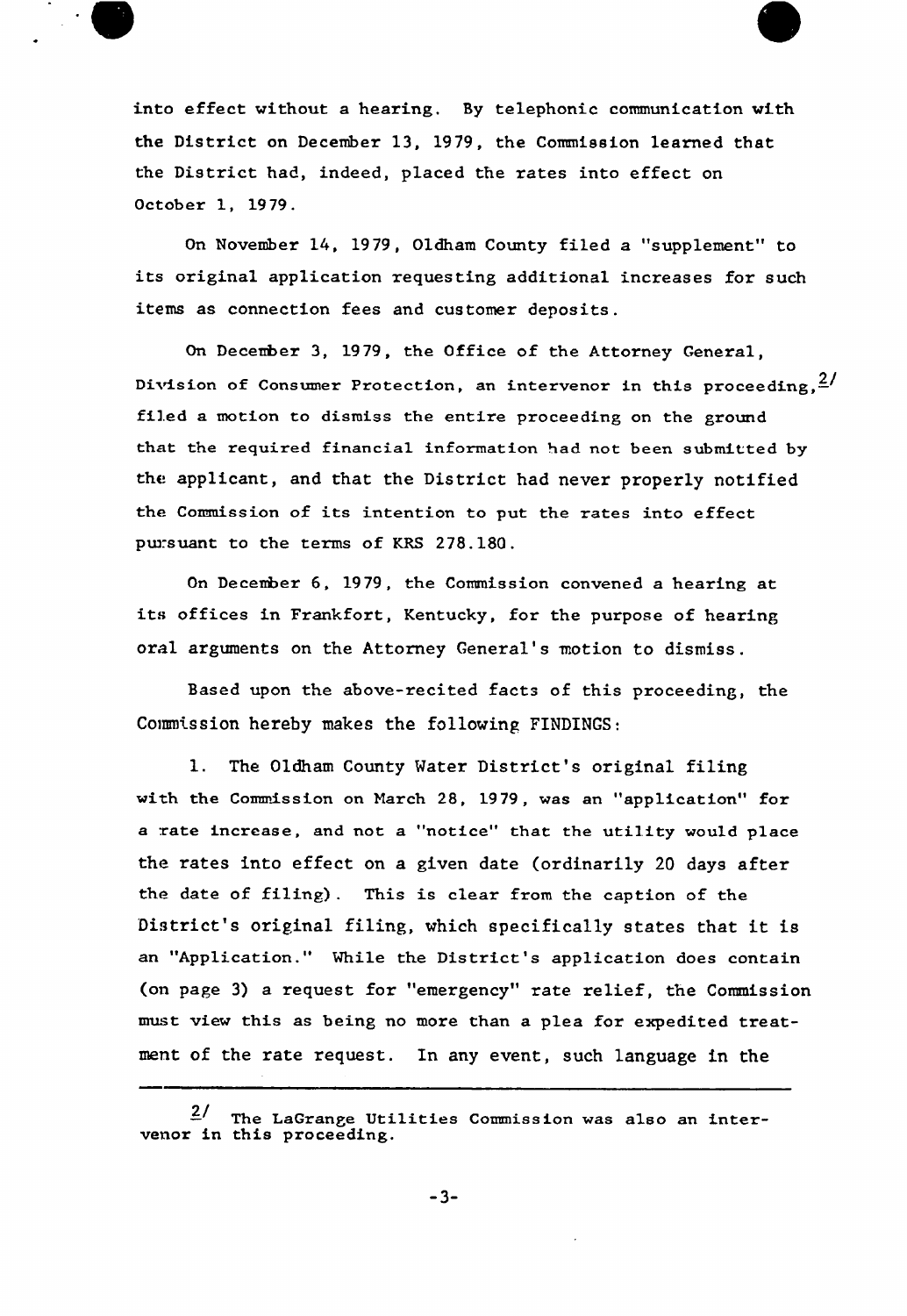# Error

An error occurred while processing this page. See the system log for more details.